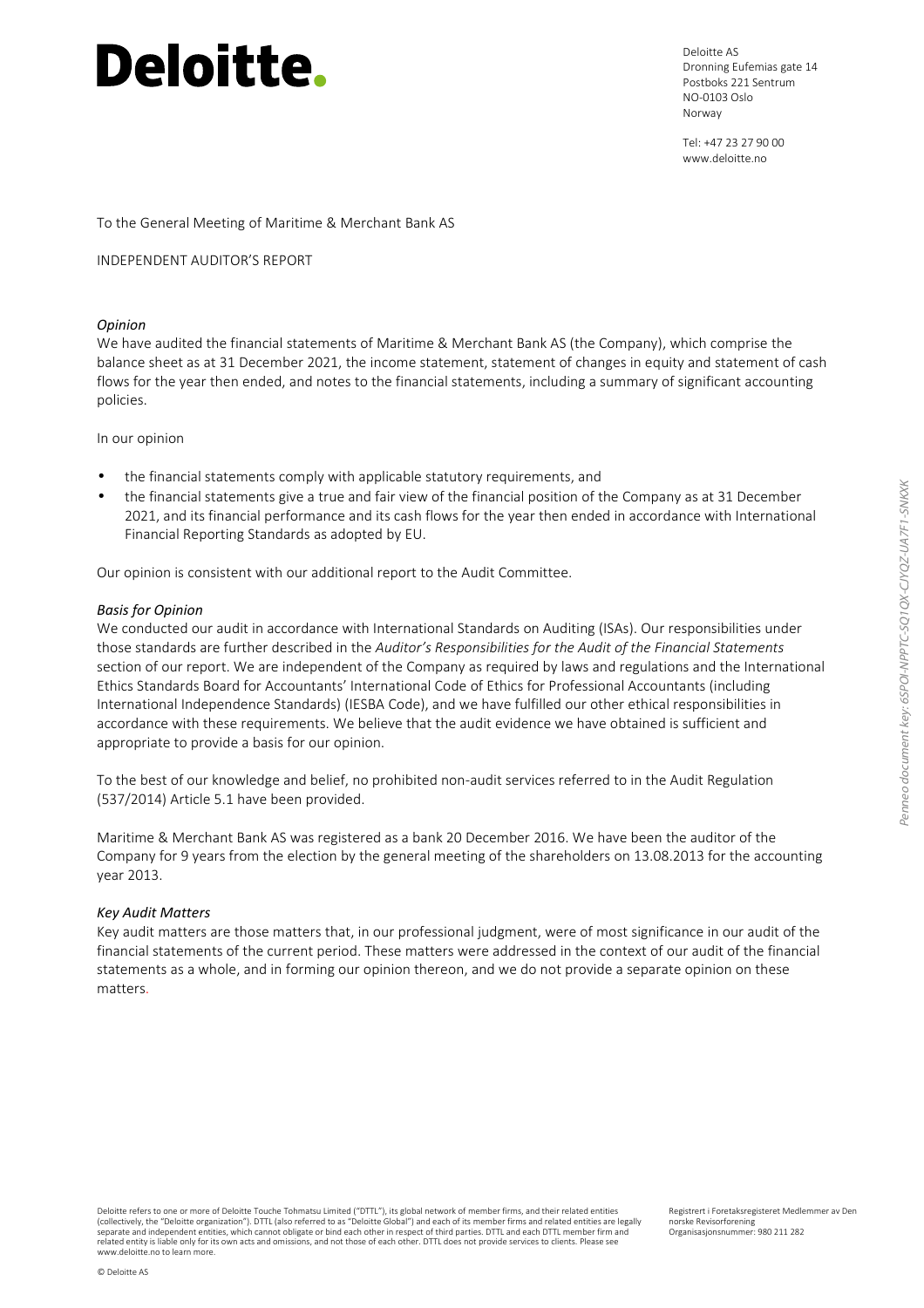# **Deloitte.**

## IT Systems and Internal Controls relevant for Financial Reporting

| Key audit matter                                                                                                                                                                                                                                                                                                                                                                                                                                                           | How the matter was addressed in the audit                                                                                                                                                                                                                                                                                                                                                                                                                                                                                                                  |
|----------------------------------------------------------------------------------------------------------------------------------------------------------------------------------------------------------------------------------------------------------------------------------------------------------------------------------------------------------------------------------------------------------------------------------------------------------------------------|------------------------------------------------------------------------------------------------------------------------------------------------------------------------------------------------------------------------------------------------------------------------------------------------------------------------------------------------------------------------------------------------------------------------------------------------------------------------------------------------------------------------------------------------------------|
| The IT systems within Maritime & Merchant Bank AS are                                                                                                                                                                                                                                                                                                                                                                                                                      | Maritime & Merchant Bank AS has established a                                                                                                                                                                                                                                                                                                                                                                                                                                                                                                              |
| key in the accounting and reporting of completed                                                                                                                                                                                                                                                                                                                                                                                                                           | general governance model and control activities on its                                                                                                                                                                                                                                                                                                                                                                                                                                                                                                     |
| transactions, in obtaining the basis for key estimates and                                                                                                                                                                                                                                                                                                                                                                                                                 | IT systems. We have obtained an understanding of the                                                                                                                                                                                                                                                                                                                                                                                                                                                                                                       |
| calculations, and in obtaining relevant information to be                                                                                                                                                                                                                                                                                                                                                                                                                  | bank's IT governance model relevant for financial                                                                                                                                                                                                                                                                                                                                                                                                                                                                                                          |
| disclosed.                                                                                                                                                                                                                                                                                                                                                                                                                                                                 | reporting.                                                                                                                                                                                                                                                                                                                                                                                                                                                                                                                                                 |
| The IT systems are standardized, and the management<br>and operation of the systems are to a great extent<br>outsourced to external service providers. For more<br>information regarding development, operation and<br>management of the bank's IT systems see note 8 in the<br>Financial Statements.<br>Proper management and control of these IT systems<br>both at Maritime & Merchant Bank AS and their service<br>providers are of high importance in order to ensure | We assessed and tested the design of selected internal<br>control activities relevant for financial reporting,<br>including selected controls related to information<br>security. For a sample of these controls, we tested<br>their operating effectiveness in the reporting period.<br>We also reviewed the third-party attestation report<br>(ISAE 3402 Report) from Maritime & Merchant Bank<br>As's service provider of the core banking system<br>focusing on whether they had adequate internal<br>controls on areas that are of importance for the |
| precise, complete and reliable financial reporting, and<br>this area is therefore a key audit matter.                                                                                                                                                                                                                                                                                                                                                                      | financial reporting of Maritime & Merchant Bank AS.                                                                                                                                                                                                                                                                                                                                                                                                                                                                                                        |
|                                                                                                                                                                                                                                                                                                                                                                                                                                                                            | In addition, we reviewed a third-party confirmation<br>(ISRS 4400 Agreed-upon procedures) related to the<br>service provider with regards to whether selected<br>automated control activities in the IT systems,<br>including among others the calculation of interests and<br>fees, as well as system generated reports were<br>satisfactorily designed and if they had operated<br>effectively in the period.                                                                                                                                            |
|                                                                                                                                                                                                                                                                                                                                                                                                                                                                            | We engaged our internal IT experts in the work related<br>to understanding the governance model on IT systems<br>and in assessing and testing the internal control<br>activities related to IT systems.                                                                                                                                                                                                                                                                                                                                                    |

### Corporate loan loss provisions

| Key audit matter                                        | How the matter was addressed in the audit                  |
|---------------------------------------------------------|------------------------------------------------------------|
| Maritime & Merchant Bank AS has loans in the            | Maritime & Merchant Bank AS has established control        |
| corporate segment, and reference is made to note 8      | activities related to the estimation of loss allowance on  |
| for disclosures on credit risk and loss provisions on   | loans to customers in the corporate market segment.        |
| loans and guarantees.                                   |                                                            |
|                                                         | We assessed and tested the design of selected control      |
| Maritime & Merchant Bank AS has considered the          | activities concerning the estimation of expected credit    |
| expected credit loss (ECL) on loans to customers in the | loss, including selected controls related to validation of |
| corporate market segment. The estimate involves         | methods and assumptions used and macro scenarios.          |
| considerable judgement.                                 |                                                            |
|                                                         | For a sample of these control activities, we tested if     |
| The judgement relates to forward-looking information    | they operated effectively during the period.               |
| regarding the probability of default and loss given     |                                                            |
| default, including judgements as to how expected        | We have performed audit procedures to address the          |
| credit loss is impacted by uncertainties regarding the  | loss allowance as of year-end. We have obtained and        |
| economic development after the Covid-19 outbreak.       | assessed the bank's justification for the ECL and          |
|                                                         |                                                            |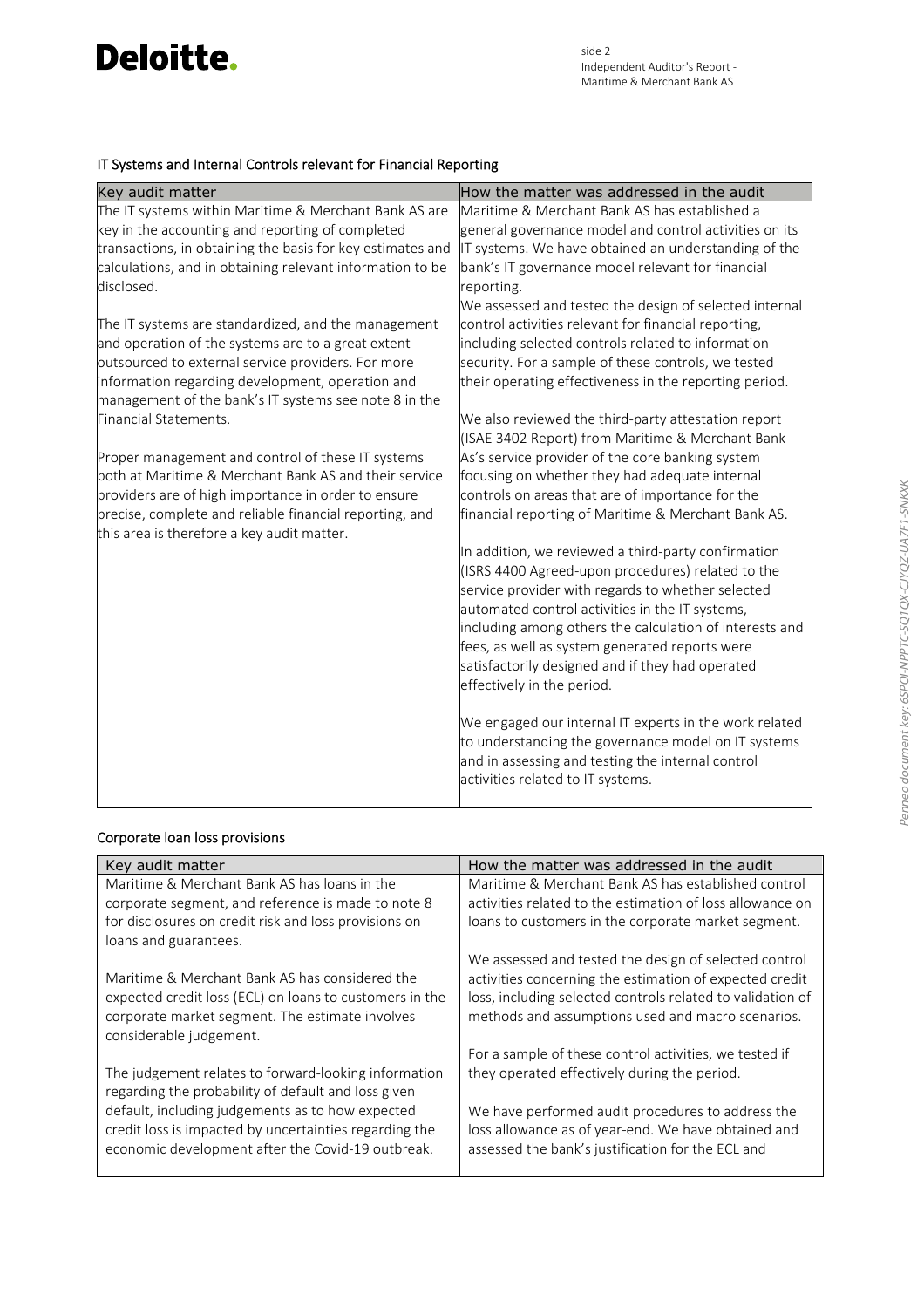| Key audit matter                                                                                      | How the matter was addressed in the audit                                                                                                                                           |
|-------------------------------------------------------------------------------------------------------|-------------------------------------------------------------------------------------------------------------------------------------------------------------------------------------|
| The bank has developed internal models to estimate                                                    | challenged management on the assumptions and                                                                                                                                        |
| ECL. The assumptions and estimates used in these<br>assessments are decisive for the size of the loss | assessments on which the overall estimates are based.                                                                                                                               |
| allowance and is therefore a key audit matter in the<br>audit.                                        | We considered if the disclosures on loss allowance on<br>loans to customers include relevant and significant<br>information in accordance with requirements set forth<br>in IFRS 7. |

### *Other Information*

The Board of Directors and the Managing Director (management) are responsible for the information in the Board of Directors' report and the other information presented with the financial statements. The other information comprises information in the annual report, but does not include the financial statements and our auditor's report thereon. Our opinion on the financial statements does not cover the information in the Board of Directors' report and the other information presented with the financial statements.

In connection with our audit of the financial statements, our responsibility is to read the Board of Directors' report and the other information presented with the financial statements. The purpose is to consider if there is material inconsistency between the Board of Directors' report and the other information presented with the financial statements and the financial statements or our knowledge obtained in the audit, or whether the Board of Directors' report and the other information presented with the financial statements otherwise appears to be materially misstated. We are required to report if there is a material misstatement in the Board of Directors' report and the other information presented with the financial statements. We have nothing to report in this regard. Based on our knowledge obtained in the audit, it is our opinion that the Board of Directors' report

- is consistent with the financial statements and
- contains the information required by applicable legal requirements.

Our opinion on the Board of Director's report applies correspondingly for the statements on Corporate Social Responsibility.

### *Responsibilities of Management for the Financial Statements*

Management is responsible for the preparation of financial statements that give a true and fair view in accordance with International Financial Reporting Standards as adopted by the EU, and for such internal control as management determines is necessary to enable the preparation of financial statements that are free from material misstatement, whether due to fraud or error.

In preparing the financial statements, management is responsible for assessing the Company's ability to continue as a going concern, disclosing, as applicable, matters related to going concern and using the going concern basis of accounting unless management either intends to liquidate the Company or to cease operations, or has no realistic alternative but to do so.

### *Auditor's Responsibilities for the Audit of the Financial Statements*

Our objectives are to obtain reasonable assurance about whether the financial statements as a whole are free from material misstatement, whether due to fraud or error, and to issue an auditor's report that includes our opinion. Reasonable assurance is a high level of assurance, but is not a guarantee that an audit conducted in accordance with ISAs will always detect a material misstatement when it exists. Misstatements can arise from fraud or error and are considered material if, individually or in aggregate, they could reasonably be expected to influence the economic decisions of users taken on the basis of these financial statements.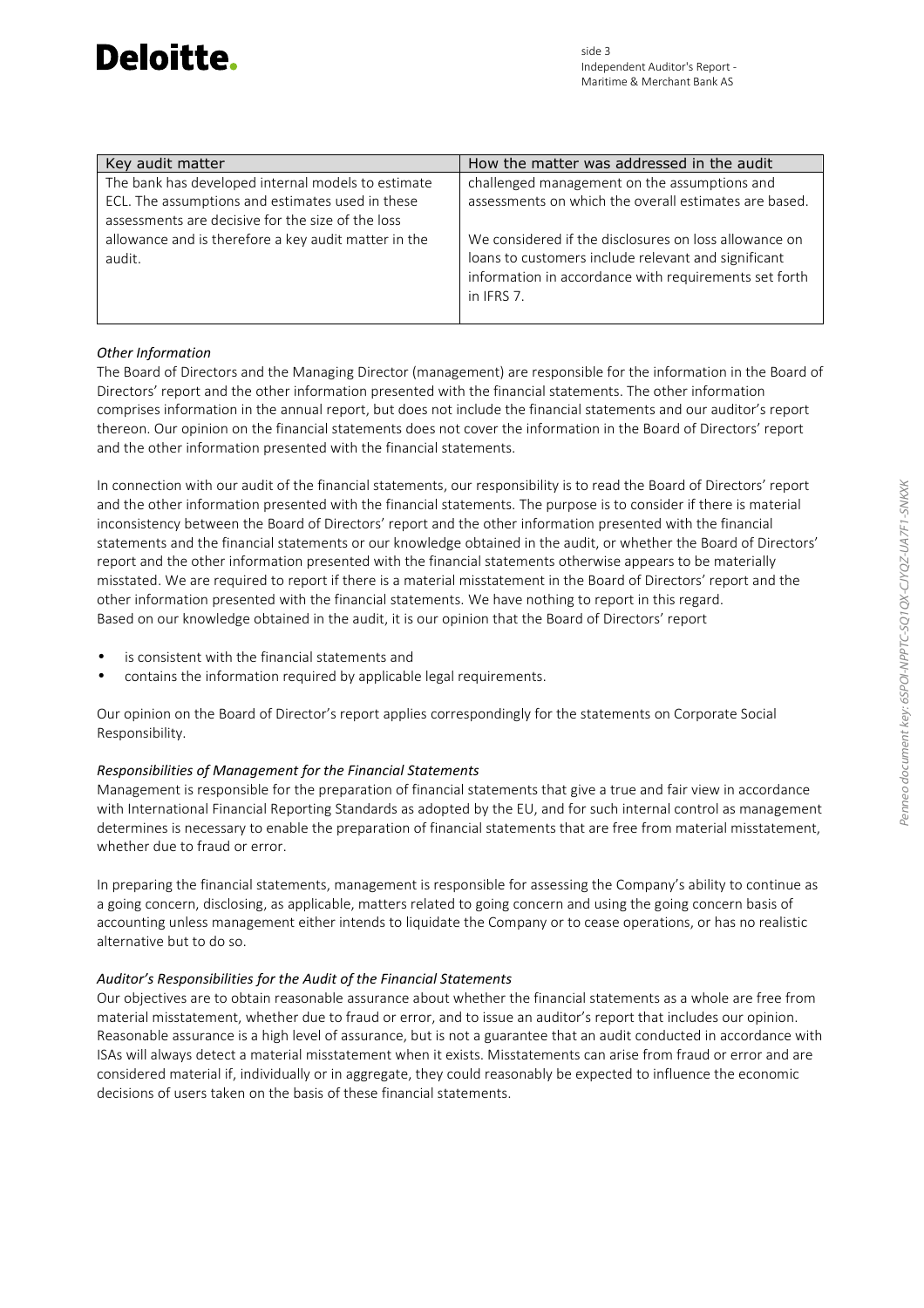# Deloitte.

As part of an audit in accordance with ISAs, we exercise professional judgment and maintain professional scepticism throughout the audit. We also:

- identify and assess the risks of material misstatement of the financial statements, whether due to fraud or error. We design and perform audit procedures responsive to those risks, and obtain audit evidence that is sufficient and appropriate to provide a basis for our opinion. The risk of not detecting a material misstatement resulting from fraud is higher than for one resulting from error, as fraud may involve collusion, forgery, intentional omissions, misrepresentations, or the override of internal control.
- obtain an understanding of internal control relevant to the audit in order to design audit procedures that are appropriate in the circumstances, but not for the purpose of expressing an opinion on the effectiveness of the Company's internal control.
- evaluate the appropriateness of accounting policies used and the reasonableness of accounting estimates and related disclosures made by management.
- conclude on the appropriateness of management's use of the going concern basis of accounting, and, based on the audit evidence obtained, whether a material uncertainty exists related to events or conditions that may cast significant doubt on the Company's ability to continue as a going concern. If we conclude that a material uncertainty exists, we are required to draw attention in our auditor's report to the related disclosures in the financial statements or, if such disclosures are inadequate, to modify our opinion. Our conclusions are based on the audit evidence obtained up to the date of our auditor's report. However, future events or conditions may cause the Company to cease to continue as a going concern.
- evaluate the overall presentation, structure and content of the financial statements, including the disclosures, and whether the financial statements represent the underlying transactions and events in a manner that achieves a true and fair view.

We communicate with the Board of Directors regarding, among other matters, the planned scope and timing of the audit and significant audit findings, including any significant deficiencies in internal control that we identify during our audit.

We also provide the Audit Committee with a statement that we have complied with relevant ethical requirements regarding independence, and to communicate with them all relationships and other matters that may reasonably be thought to bear on our independence, and where applicable, related safeguards.

From the matters communicated with the Board of Directors, we determine those matters that were of most significance in the audit of the financial statements of the current period and are therefore the key audit matters. We describe these matters in our auditor's report unless law or regulation precludes public disclosure about the matter or when, in extremely rare circumstances, we determine that a matter should not be communicated in our report because the adverse consequences of doing so would reasonably be expected to outweigh the public interest benefits of such communication.

Oslo, 14 February 2022 Deloitte AS

Roger Furholm State Authorised Public Accountant